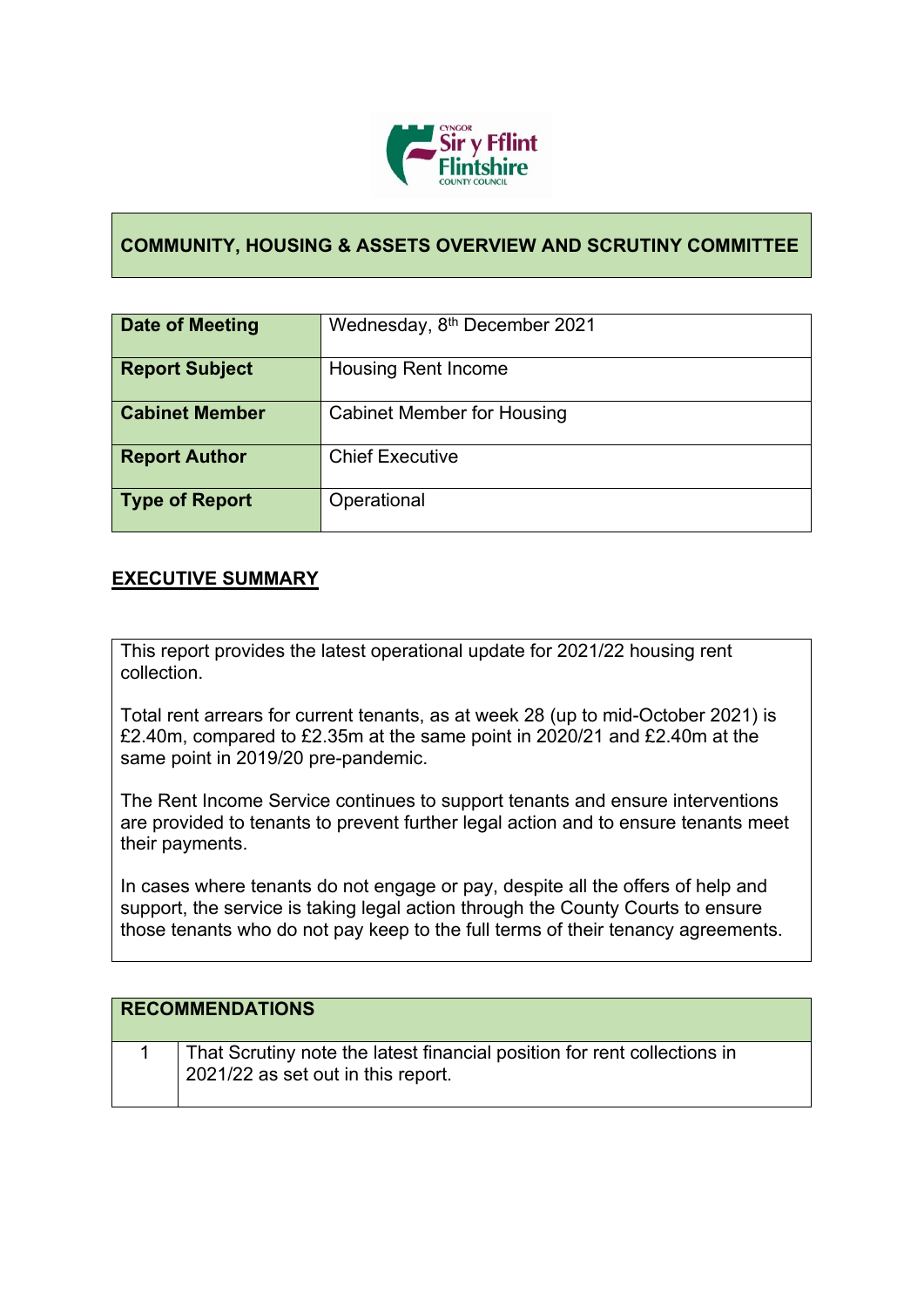## **REPORT DETAILS**

| 1.00 |                                                                                                                                                                                                                                                                                                                                                                                                                                                                                                                                                                                                                                                                                                                                                               |       |                |  |       | <b>EXPLANING THE LATEST POSITION OF RENT ARREARS</b>                                                                                                                                                                                 |       |                |
|------|---------------------------------------------------------------------------------------------------------------------------------------------------------------------------------------------------------------------------------------------------------------------------------------------------------------------------------------------------------------------------------------------------------------------------------------------------------------------------------------------------------------------------------------------------------------------------------------------------------------------------------------------------------------------------------------------------------------------------------------------------------------|-------|----------------|--|-------|--------------------------------------------------------------------------------------------------------------------------------------------------------------------------------------------------------------------------------------|-------|----------------|
| 1.01 | supporting tenants during the pandemic.                                                                                                                                                                                                                                                                                                                                                                                                                                                                                                                                                                                                                                                                                                                       |       |                |  |       | Collection of rent during the Covid pandemic and during the after effects of<br>the global crisis, remains a challenge for the housing service in the same<br>way as it has for other social landlords who have been responsible for |       |                |
| 1.02 | The chart and table below illustrates the latest position in 2021/22 as well<br>as the comparable positons for previous years.                                                                                                                                                                                                                                                                                                                                                                                                                                                                                                                                                                                                                                |       |                |  |       |                                                                                                                                                                                                                                      |       |                |
| 1.03 | Arrears Comparisons (2015/16 - 2021/22)<br>2,600,000<br>2,400,000<br>2,200,000<br>2,000,000<br>1,800,000<br>1,600,000<br>1,400,000<br>1,200,000<br>1,000,000<br>لله على المحصول على المحصول المحصول المحصر المحصول المحصول المحصول المحصول المحصول المحصول المحصول المحصول الم<br>المحصول المحصول المحصول المحصول المحصول المحصول المحصول المحصول المحصول المحصول المحصول المحصول المحصول المحصو<br>Weekho<br>Weekh3<br>Weeklys<br><b>ST Week A!</b><br>Week AT<br>Week SI<br>Week-39<br>Week<br>$\sim$ 2017/18 $\sim$ 2018/19 $\sim$ 2019/20 $\sim$ 2020/21 $\sim$ 2021/22<br>$-2015/16$ $-$<br>$-2016/17$<br>The table below shows the current analysis of tenants in quarter 2<br>compared to quarter 2 in the previous year (2020/21). The table sets out |       |                |  |       |                                                                                                                                                                                                                                      |       |                |
|      | those tenants who owe in excess of £250 in unpaid rent. Tenants who owe<br>less than £250 and are generally up-to-date with their payments are<br>excluded from the analysis.                                                                                                                                                                                                                                                                                                                                                                                                                                                                                                                                                                                 |       |                |  |       |                                                                                                                                                                                                                                      |       |                |
|      |                                                                                                                                                                                                                                                                                                                                                                                                                                                                                                                                                                                                                                                                                                                                                               |       | 2020-21        |  |       | 2021/22                                                                                                                                                                                                                              |       | Variances      |
|      | <b>Banded</b><br>Arrears<br>(f)                                                                                                                                                                                                                                                                                                                                                                                                                                                                                                                                                                                                                                                                                                                               | No.   | Arrears<br>(f) |  | No.   | Arrears<br>(f)                                                                                                                                                                                                                       | No.   | Arrears<br>(f) |
|      |                                                                                                                                                                                                                                                                                                                                                                                                                                                                                                                                                                                                                                                                                                                                                               |       |                |  |       |                                                                                                                                                                                                                                      |       |                |
|      | $250 - 500$                                                                                                                                                                                                                                                                                                                                                                                                                                                                                                                                                                                                                                                                                                                                                   | 603   | 218,371        |  | 594   | 214,736                                                                                                                                                                                                                              | -9    | $-3,635$       |
|      | $500 - 750$                                                                                                                                                                                                                                                                                                                                                                                                                                                                                                                                                                                                                                                                                                                                                   | 327   | 200,747        |  | 382   | 234,233                                                                                                                                                                                                                              | 55    | 33,486         |
|      | $750 -$<br>1,000                                                                                                                                                                                                                                                                                                                                                                                                                                                                                                                                                                                                                                                                                                                                              | 201   | 174,160        |  | 188   | 164,805                                                                                                                                                                                                                              | $-13$ | $-9,355$       |
|      | $1,000 -$<br>2,500<br>$2,500 -$                                                                                                                                                                                                                                                                                                                                                                                                                                                                                                                                                                                                                                                                                                                               | 481   | 754,234        |  | 465   | 735,948                                                                                                                                                                                                                              | $-16$ | $-18,286$      |
|      | 5,000                                                                                                                                                                                                                                                                                                                                                                                                                                                                                                                                                                                                                                                                                                                                                         | 156   | 530,271        |  | 142   | 476,596                                                                                                                                                                                                                              | $-14$ | $-53,675$      |
|      | $5000+$                                                                                                                                                                                                                                                                                                                                                                                                                                                                                                                                                                                                                                                                                                                                                       | 21    | 126,509        |  | 34    | 223,135                                                                                                                                                                                                                              | 13    | 96,626         |
|      |                                                                                                                                                                                                                                                                                                                                                                                                                                                                                                                                                                                                                                                                                                                                                               |       |                |  |       |                                                                                                                                                                                                                                      |       |                |
|      | Totals                                                                                                                                                                                                                                                                                                                                                                                                                                                                                                                                                                                                                                                                                                                                                        | 1,789 | 2,004,292      |  | 1,805 | 2,049,453                                                                                                                                                                                                                            | 16    | 45,161         |
|      |                                                                                                                                                                                                                                                                                                                                                                                                                                                                                                                                                                                                                                                                                                                                                               |       |                |  |       |                                                                                                                                                                                                                                      |       |                |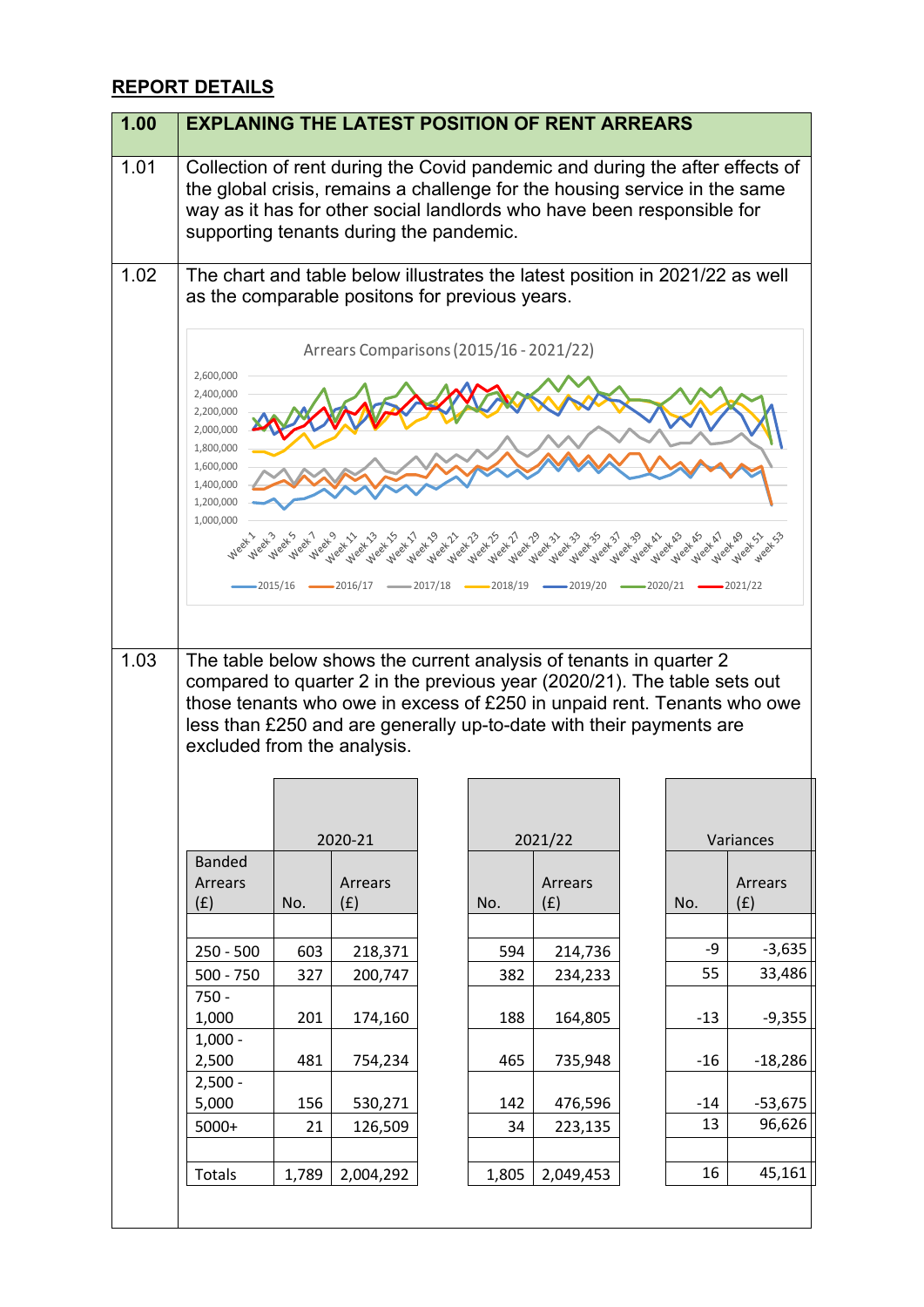| 1.04 |                                                                     |                    |                                             | In respect of the 34 cases currently owing in excess of £5k of unpaid rent:                                                                                                                                                                                                                                                                                                                                                                                        |
|------|---------------------------------------------------------------------|--------------------|---------------------------------------------|--------------------------------------------------------------------------------------------------------------------------------------------------------------------------------------------------------------------------------------------------------------------------------------------------------------------------------------------------------------------------------------------------------------------------------------------------------------------|
|      | $\bullet$<br>$\bullet$<br>$\bullet$<br>1 has recently been evicted. |                    | 4 tenancies progressing to possession stage | 18 tenancies are already subject to a court order<br>8 have been served with notices of seeking possession<br>3 are paying without the need for a court order                                                                                                                                                                                                                                                                                                      |
| 1.05 | collected less rent in August than they did in July.                |                    |                                             | Although the overall arrears position is relatively stable, it is interesting to<br>note that recent statistics from the national 'Housemark' benchmarking for<br>housing arrears management, confirm that two thirds of the housing sector                                                                                                                                                                                                                        |
| 1.06 | impact on household incomes and their ability to pay rent.          |                    |                                             | There remains several key risks to effective income management as a<br>direct and in-direct result of the pandemic. These risks include, the ending<br>of the temporary Universal Credit uplift and other economic pressures<br>such as the recent increase in fuel and energy prices, all of which have an                                                                                                                                                        |
| 1.07 | starting court proceedings for non-payment of rent.                 |                    |                                             | As part of the mitigation measures and to support tenants during the<br>Covid-19 pandemic, from March 2020, Welsh Government also introduced<br>a package of measures to protect tenants from eviction. These measures<br>have now been lifted but there remains a requirement to give an extended<br>period of six months (instead of three months) when issuing 'Notices of<br>Seeking Possession'. This is the statutory process we must follow before          |
| 1.08 | time to seek support for rent arrears.                              |                    |                                             | The extended notice periods impact on the ability of the service to take<br>legal action quickly, but there are wider public interest considerations<br>which recognise the importance of retaining the additional protections<br>during a time when the virus remains a serious threat to public health and<br>local authorities face additional demands to prevent homelessness. The<br>increased notice periods are designed to give tenants a longer period of |
| 1.09 |                                                                     |                    |                                             | In appropriate cases, it has been necessary to re-start evictions for a small<br>number of tenancies during 2021/22 where tenants have refused to<br>engage. In some cases, tenants had abandoned the properties. Rent<br>arrears alone in these four cases has equated to a total rent loss of £29k.                                                                                                                                                              |
|      |                                                                     |                    | Number of<br>Evictions                      |                                                                                                                                                                                                                                                                                                                                                                                                                                                                    |
|      |                                                                     | Year               | for rent<br>arrears                         |                                                                                                                                                                                                                                                                                                                                                                                                                                                                    |
|      |                                                                     | 2021/22            | 4                                           |                                                                                                                                                                                                                                                                                                                                                                                                                                                                    |
|      |                                                                     | 2020/21            | 0                                           |                                                                                                                                                                                                                                                                                                                                                                                                                                                                    |
|      |                                                                     | 2019/20            | 26                                          |                                                                                                                                                                                                                                                                                                                                                                                                                                                                    |
|      |                                                                     | 2018/19            | 30                                          |                                                                                                                                                                                                                                                                                                                                                                                                                                                                    |
|      |                                                                     | 2017/18<br>2016/17 | 22<br>19                                    |                                                                                                                                                                                                                                                                                                                                                                                                                                                                    |
|      |                                                                     | 2015/16            | 22                                          |                                                                                                                                                                                                                                                                                                                                                                                                                                                                    |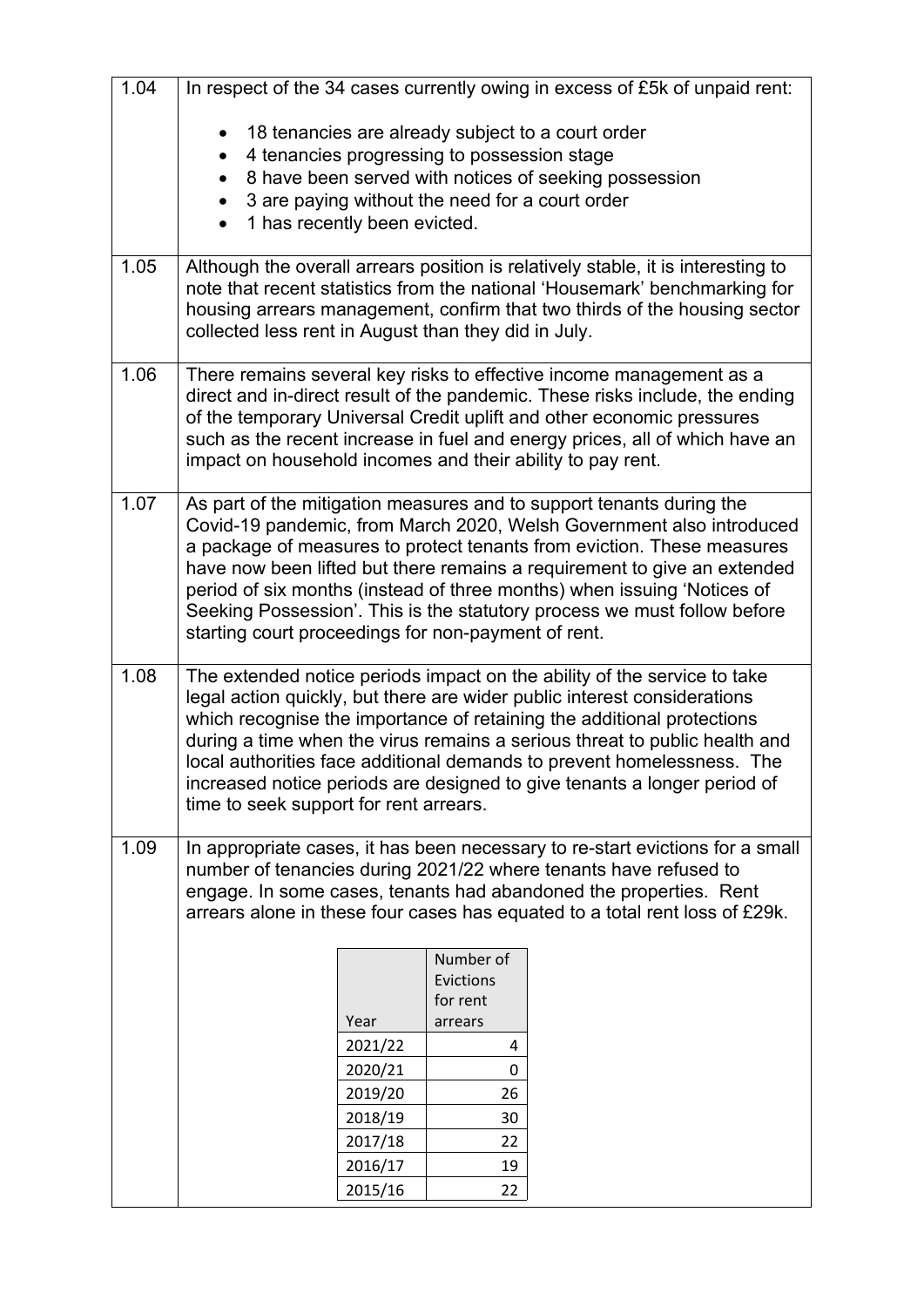| The national Breathing Space scheme that was recently launched has now    |
|---------------------------------------------------------------------------|
|                                                                           |
| protections from their creditors, including those tenants who owe housing |
| rent. The protections include pausing most enforcement action and contact |
| from creditors. These measures though may impact negatively on the cash   |
| flow for the Housing Revenue Account (HRA) in the short term as debt      |
| advice agencies work with tenants to agree affordable repayment plans for |
|                                                                           |
|                                                                           |

| 2.00 | <b>RESOURCE IMPLICATIONS</b>                                                                                                                                                                                                                                                                                                      |
|------|-----------------------------------------------------------------------------------------------------------------------------------------------------------------------------------------------------------------------------------------------------------------------------------------------------------------------------------|
| 2.01 | The continued deployment of the Mobysoft 'Rent Sense software, funded<br>by the HRA, is necessary to control rent arrears and to ensure resources<br>are targeted effectively.                                                                                                                                                    |
| 2.02 | Resource levels are also under review in the Housing Rent Income<br>Service and will need to be increased to support the improvement of rent<br>collections as part of the Covid recovery strategy. The HRA business plan<br>for 2022/23 will take into account an additional two resources to deal with<br>increasing workloads. |
| 2.03 | In addition to this, two Accommodation Support Officers have been<br>embedded into the Rent Income service to ensure tenants receive the right<br>level of support at the very earliest opportunity.                                                                                                                              |

| 3.00 | <b>IMPACT ASSESSMENT AND RISK MANAGEMENT</b>                                                                                                                                                                                                                                       |
|------|------------------------------------------------------------------------------------------------------------------------------------------------------------------------------------------------------------------------------------------------------------------------------------|
| 3.01 | To ensure financial risks to the HRA are minimised as far as possible, rent<br>arrears continue to be tracked on a weekly basis and cases are identified<br>as quickly as possible to ensure targeted intervention if provided to those<br>tenants at highest risk of non-payment. |

| 4.00 | <b>CONSULTATIONS REQUIRED/CARRIED OUT</b> |
|------|-------------------------------------------|
| 4.01 | None.                                     |

| 5.00 | <b>APPENDICES</b> |
|------|-------------------|
| 5.01 | None.             |

| 6.00 | LIST OF ACCESSIBLE BACKGROUND DOCUMENTS |  |
|------|-----------------------------------------|--|
| 6.01 | • Housing (Wales) Act 2014              |  |
|      | Welfare Reform Act 2012                 |  |